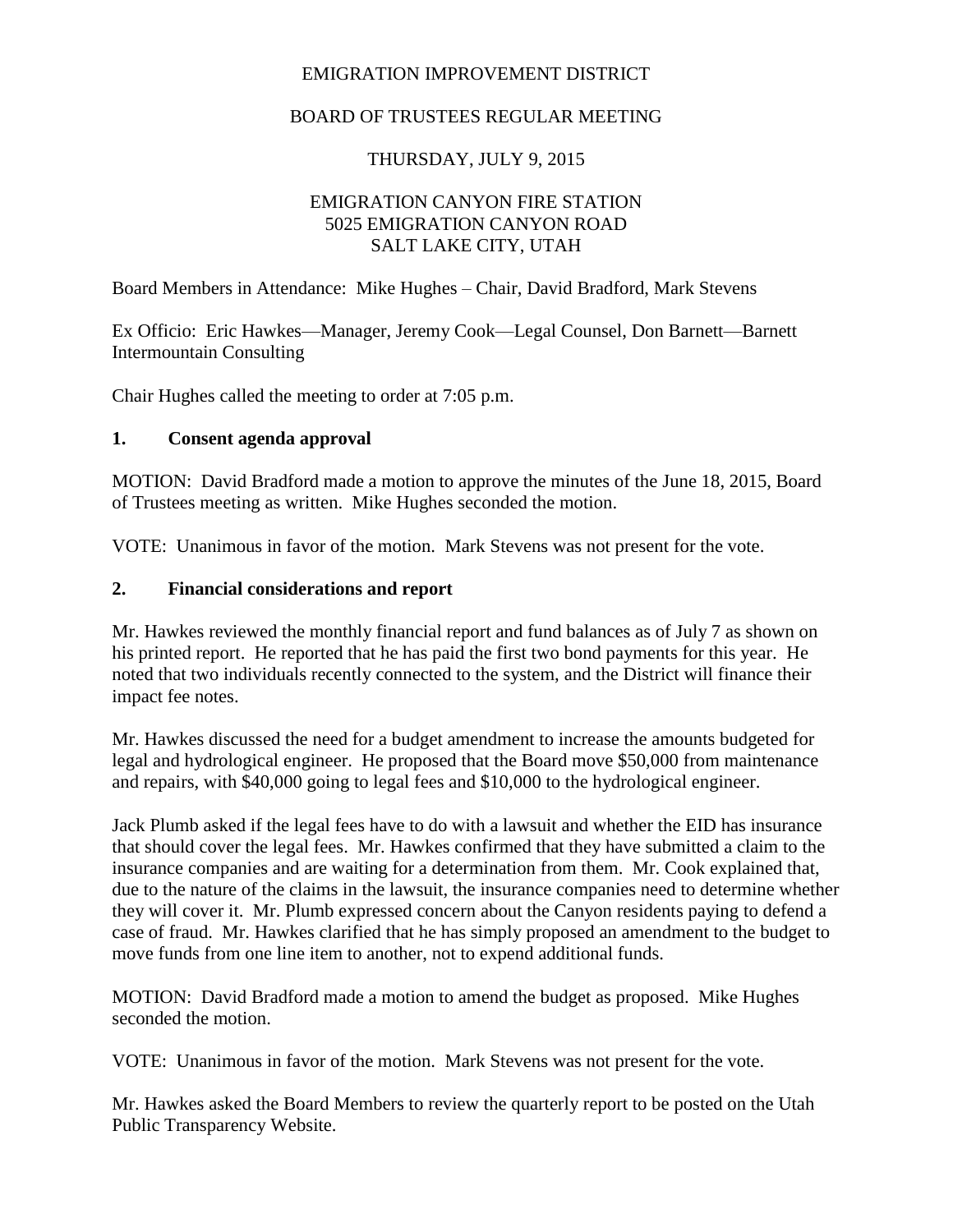Emigration Improvement District Board of Trustees Meeting July 9, 2015 Page 2 of 4

MOTION: David Bradford made a motion to approve the 2015 Certified Tax Rate of .00097%. Mike Hughes seconded the motion.

VOTE: Unanimous in favor of the motion. Mark Stevens was not present for the vote.

#### **3. 2015 Elections information and update**

Mr. Hawkes reported that anyone wishing to remove their name from the ballot may do so from June 8 to September 10. Anyone wishing to be a write-in candidate must file between now and September 4. The official ballot will be signed off on September 10. Candidates can submit biographies to the County between now and September 4 to be placed on the State-wide website, and the District can also post them on its website. He provided information regarding the process Salt Lake County will use to conduct the election. Chair Hughes recalled that Jamie White had asked for a third party to handle the election and asked him to review the information provided. If it does not satisfy his concerns, the Board will see if they can do anything to accommodate his concerns.

#### **4. Division of Water Quality planning grant**

Mr. Hawkes reported that he and Chair Hughes met with the Division of Environmental Quality along with township executive Patrick Leary, Jeremy Roberts with the Salt Lake County Health Department, and people from the Division of Water Quality to present the planning grant application. The \$60,000 grant was approved with strong support. He explained that the grant is divided into three categories: \$45,000 engineering and consulting, \$8,000 administrative and public notice, and \$7,000 legal fees and hydrological work.

Board Member Stevens asked what will happen now. Mr. Hawkes noted that the DWQ asked them to evaluate the establishment of an onsite management district, which is in addition to what was originally discussed. Aqua Engineering will look at a number of alternatives for dealing with wastewater issues in the Canyon, after which a number of public hearings will be held to involve the public in helping to determine the best option for the Canyon.

#### **5. Report on new connections**

Mr. Hawkes reported that one new connection was made this week, and another one will be made next week.

Mr. Plumb asked how much the property owners paid for their water connections and claimed that the duplex does not have water shares. Mr. Barnett confirmed that the duplex does have a water share. Mr. Hawkes confirmed that the total cost is a water right deeded to the District and \$13,750 in fees. Chair Hughes confirmed that everyone who hooks up to the system needs to provide a water right. The Board Members and Mr. Plumb discussed the benefit to the stream of getting people off their wells and the reality that some people still want to use their wells for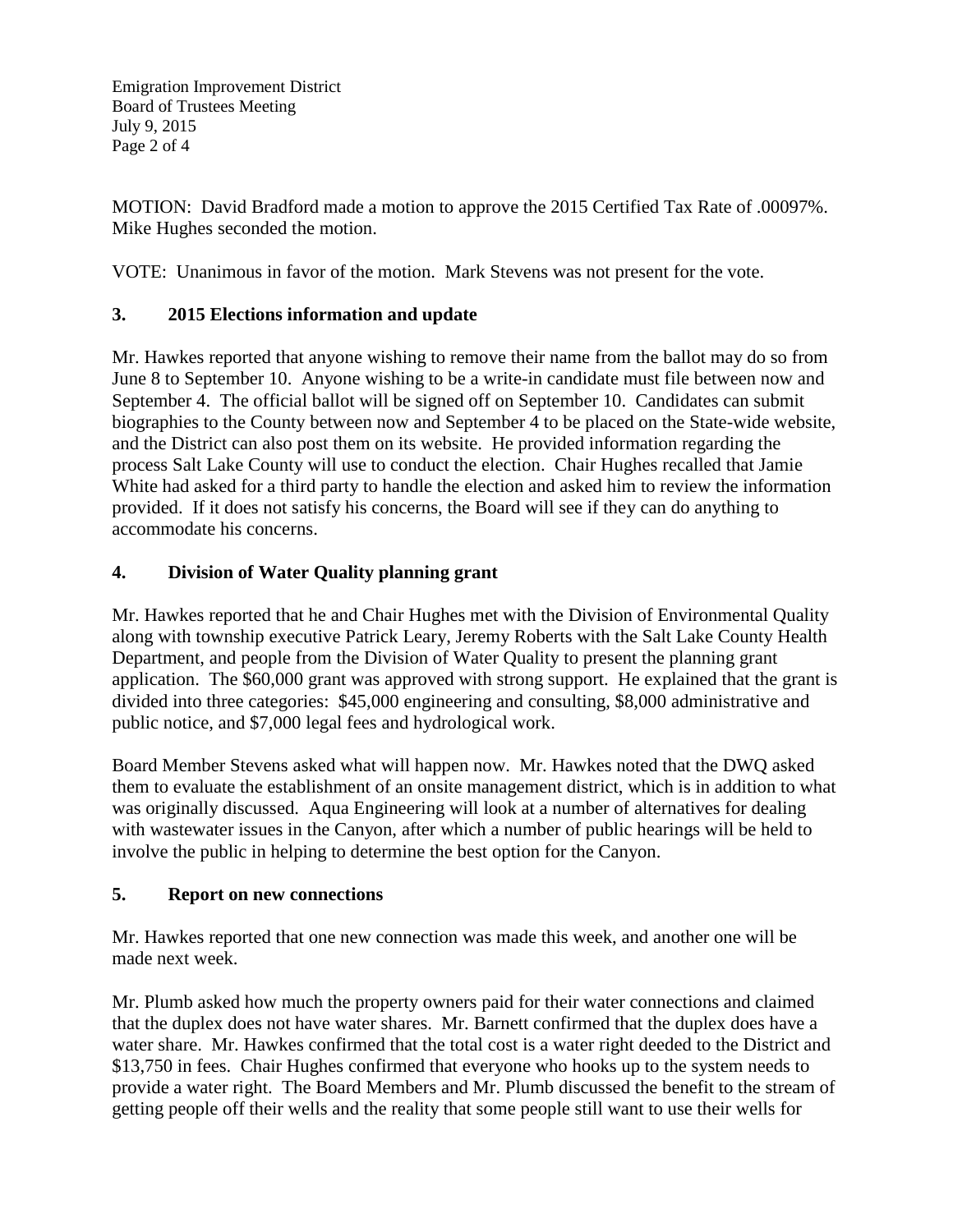Emigration Improvement District Board of Trustees Meeting July 9, 2015 Page 3 of 4

irrigation. They also discussed water rates, water pressures, and PRV valves in the system. Mr. Barnett explained the need for sufficient pressure to sustain fire flow.

## **6. Water report and well levels/status**

Mr. Barnett presented the quarterly water report and explained that water usage was down about a million gallons from the average use in June, likely due to the rains. Board Member Stevens commented that usage has been lower than normal for every month so far this year.

Mr. Hawkes noted that the usage last July was lower than normal, and he believes a lot of people are cutting back on their water usage. He reviewed the water pumped from each well and reported on the well levels. Well 2 was artesian and is now down to about 34 feet. Upper Freeze Creek is at 903, and the Brigham Fork Well is artesian. He suggested that they start pumping from Brigham Fork so they do not waste the water. Mr. Barnett agreed that would be a good idea.

Board Member Stevens asked if they are still planning to do maintenance on the Brigham Fork Well this year. Chair Hughes expressed concern about taking the well offline in such a poor water year. Board Member Stevens asked about doing the repairs in the fall when they know where they stand for summer use. Mr. Barnett explained that the reason to repair the well would be to fix whatever the problem is. It is anticipated that they could increase the instantaneous capacity of the well for peak day usage. The disadvantages would be the costs and that they do not know what problems they will find in the well. He would rather pump the well at 80 gpm for 16 hours a day rather than 200 gpm for 8 hours a day, but if they needed to meet peak demands and Upper Freeze Creek were offline for some reason, they would want the higher range. He confirmed that there is always a concern that, whatever the structural failure is, it could worsen.

# **7. Website report/review**

Mr. Hawkes reported that the website is ready, and he has sent the Board Members a link to get on and review it. As soon as they have reviewed it, he will put it online. He will also keep the information on the existing website for another month.

# **8. Any items requested by visiting public**

Mr. Plumb asked if Mr. Barnett is 100% sure that it is not possible for the EID's wells to have any influence on the stream. Mr. Barnett replied that it sounded like Mr. Plumb was trying to set him up for something. He explained that the District's wells were constructed to minimize the impact to the stream and to protect the drinking water source for the public. They are drilled in such a way as to be isolated from the streams, and the wells constructed by the District that were not received from The Boyer Company had tests run to see if there was any surface water influence, and those tests came back negative. Mr. Plumb indicated that people are suspicious that the District's wells have some impact on the stream. Mr. Barnett assured Mr. Plumb that he is 100% sure that the District's wells have less impact on the stream than the average well up and